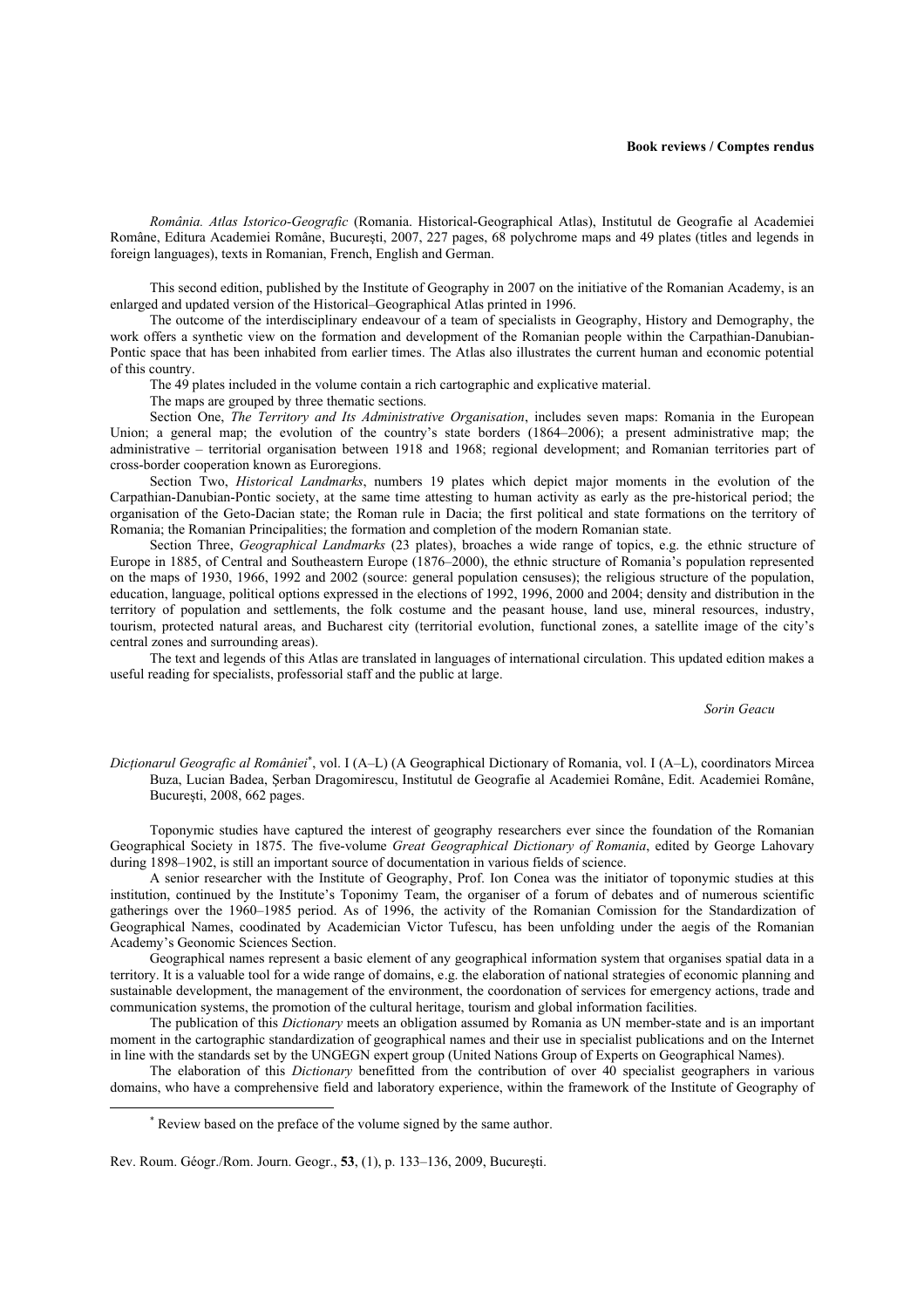the Romanian Academy. Beside the topographic maps on the scale of 1:100,000, documentation work involved a wideranging bibliography (treatises, encyclopaedias, locality sign-marks, geographical dictionaries, etc.), as well as dictionaries of historical provinces toponyms elaborated by linguists.

Unlike the other dictionaries of geography and toponymy, the present one has all the characteristic features of a Gazetteer based on the recommendation of the UN Group of Experts for the Standardization of Geographical Names.

As a result, a series of qualitative and quantitative elements are attached to the entries, such as the category which the respective name belongs to, its exact geographical position within the natural and administrative regions, the number of inhabitants (according to the latest population census), minimum, medium and maximum altitude (as the case might be), length of running waters, the surface-area of counties and of nature reserves, latitude, longitude, etc.

The administrative status of localities has been assessed on the basis of all the laws and decisions issued in Romania over the past few decades.

In order to fall in line with the European legislation and with the Romanian Government Decision No. 1206/2001, the *Dictionary* follows the recommendations formulated in the Resolution of the European Commission stating that names of localities should be written also in the mother-tongue of the minorities in case they represent over 20% of a locality's population.

Since the *Dictionary* observes the grammar standards of the Romanian language elaborated by the Romanian Academy, it will contribute to the standardizing of geographical names, primarily in Romania, but also worldwide.

As the UNGEGN document reads, the international standardization of geographical names is conditional upon national standardization, which is an attribute of the state on whose territory the respective names exist.

A correct usage of geographical names is essential to global communication, also benefitting the local, national and international communities involved in commercial activities, as well as population censuses and national statistics, the royalties regime, regional and urban planning, the management of the environment, security strategies, the assessment of natural and technological hazards, the elaboration of maps and atlases, tourism and the means of mass communication. The *Dictionary* is expected to be a useful tool for the geographers' teaching and research work.

## *Dan Bălteanu*

## GEORGE MURĂTOREANU, *Muntii Leaota. Studiu geomorfologic* (The Leaota Mountains. A Geomorphologic Study), Editura Transversal, Târgovişte, 2009, format 17 x 24 cm, 182 p., 149 fig., 11 tab., bibliogr.

The Leaota Mountains, located in the central south-eastern part of the Romanian territory, belong to the Bucegi Mountains group. This small unit of relief (336 km²) is part of the few Romanian mountainous units studied very little from a geomorphologic point of view. The reduced number of geomorphologic studies, along with the area itself, well covered by forest, having just a few ways of access and a maximum altitude of over 2000 m, increased not only the difficulty of the research undertaken by George Murătoreanu, but also this young geographer's merit.

After the *Preface* (signed by Lucian Badea, PhD) and the *Introduction*, the book begins with *I, General Considerations*. Given the main geomorphologic features of the Leaota Mountains, the author belongs to that group of geographers who place the Leaota Mountains in the Southern Carpathians (occupying 2.2% of this branch). In chapter *II, General Geographical* C*haracters,* the main physical-geographical features of the studied region are reviewed and so are some aspects of human geography, linked (in one way or another) to the relief (land use, toponymy). Chapter *III*, *Geological Constitution*, has a rich bibliography. Based on this bibliography the author summarizes the lithological and structural characteristics of the Leaota Mountains, located (from the geological point of view) at the southern part of the crystallinemesozoic area of the Eastern Carpathians. The fourth chapter, *Morphographical and Morphometric Analysis,* includes numerous morphological profiles, morphometric data and maps. With their help, various classifications of the slopes were made (morphometric classification, morphodynamic classification etc.) and connections between morphographical morphometric features and certain geomorphologic processes or physical geographical characteristics were established. The most important and largest chapter follows: *V, Morphogenetic analysis*. Here, the author thoroughly analyses the relief on genetic categories (the petrographic relief, the erosion surfaces, the fluviatile relief etc.); then he analyses the present day morphodynamics (the morphodynamic factors and the present day geomorphologic processes). The last and the shortest chapter, *VI, Geomorphologic Regionalization,* includes a brief characterization of the four sub-units separated by the author within the Leaota Mountains. The paper ends with *Conclusions* and *References*. The book benefits from an accurate graphics and includes a large number of figures, of which almost 1/3 are maps (some of them are coloured).

In *The Leaota Mountains*. *A Geomorphologic Study* there is a whole series of original contributions on the morphology of this Carpathian unit. Among these contributions the most relevant are those on glacial and cryo-nival relief. George Murătoreanu argues convincingly both the possibility of the existence of a Pleistocene glaciation in the Leaota Mountains, and the occurrence of a small glacial suspended cirque, the Mitarca cirque, located at the valley head of the brook with the same name (under Leaota peak, 2 133 m). After a welcome clarification of the 'periglacial' and 'cryo-nival' terms,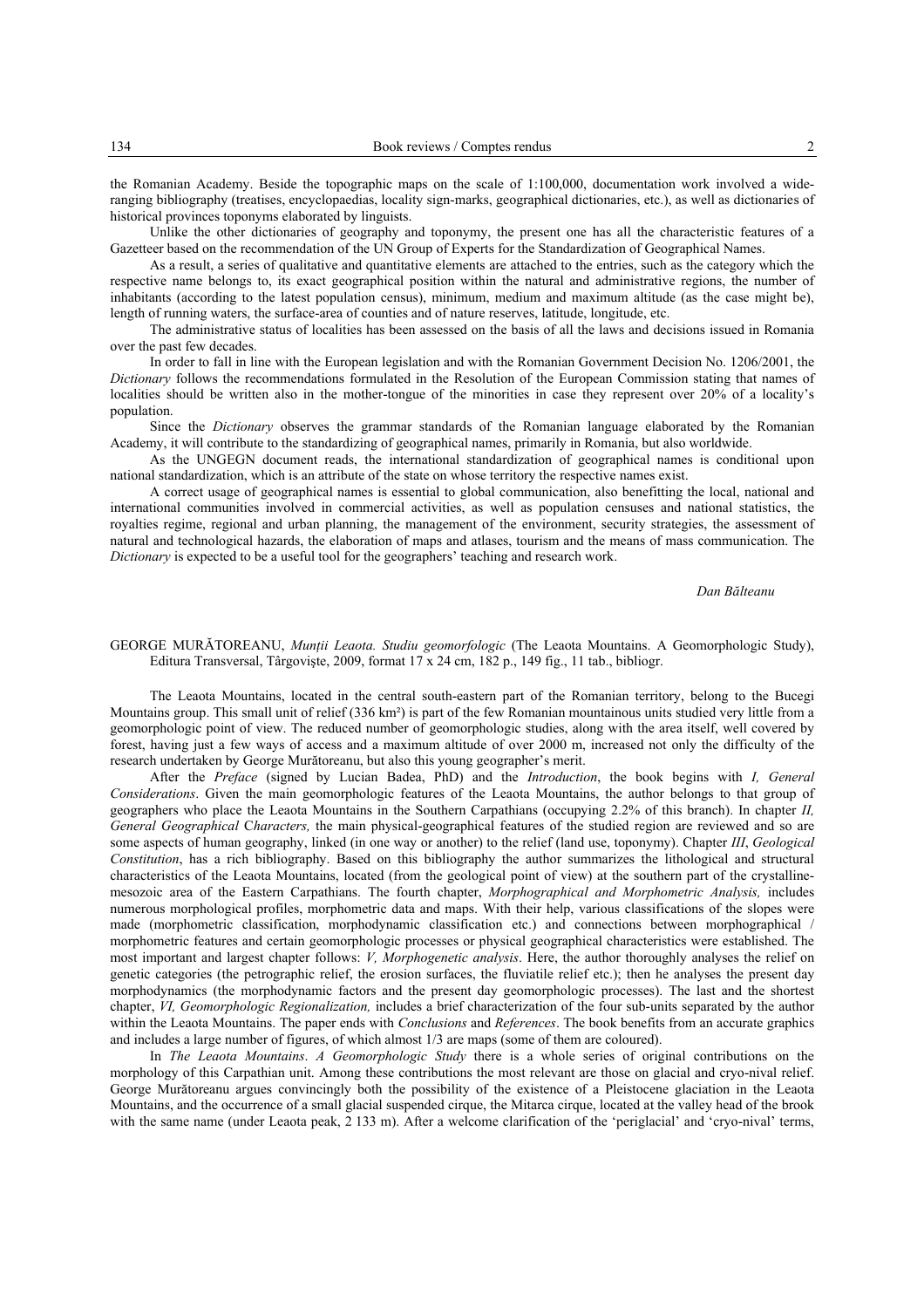the author concludes that, in the studied region, one can talk, at present, only about the existence of the cryo-nival morphoclimatic system. The cryo-nival processes are then exposed and the various forms of cryo-nival relief existent in the Leaota Mountains are analyzed. Some of the cryo-nival relief forms of these mountains had already been reported, sporadically, in several works, but never were made such a rich inventory and thorough analysis of these forms of relief.

When geographers who are not trained as pedologists approach soil issues, they often commit errors. And in this excellent geomorphologic study there is such an error. In Chapter II, p. 42, it is stated that 'The soils on which these formations [the coniferous forests] installed are varied – argillic brown soils, argillic yellowish soils, the parent rock being uniform – crystalline schists'. But these soils (equivalent to *Luvisols* in WRB, 2006) are not characteristic for the coniferous forest belt, and their presence was not reported at an altitude of 1,100–1,750 m in the Romanian Carpathians (these are the altitudinal limits specified by the author for the coniferous forest belt in the Leaota Mountains).

But soils are neither the main subject of this study nor the result of own research (the above erroneous information has been taken from the published works on vegetation and soils of the Leaota Mountains). Therefore, the geomorphologic study of the Leaota Mountains made by George Murătoreanu remains a work of reference on the geomorphology of these mountains. It will be a valuable and indispensable work tool to those who will deal with the improvement, development and protection of forest or agricultural land, or to those who want to learn thoroughly about the geomorphology of this well individualized Carpathian unit.

## *Nicolae Băcăinţan*

ELENA DUMITRESCU, *Clima oraşului Bucureşti* (Bucharest City and Its Climate), Edit. Ars Docendi, Bucureşti, 2007, 400 pages, 3 parts, 10 chapters, 138 figs., 171 tables, 3 annexes with reviews, maps and photos, black and white and coloured, and 287 references.

This Ph. D. thesis, elaborated under the scientific supervision of Prof. Tiberiu Morariu, corresponding member of the Romanian Academy, was successfully presented in 1971. Alongside other works, e.g., *Cluj City and Its Climate* by V. Belozerov and the *Climate and Microclimates of Iaşi City Area* by Elena Erhan, it was one of the first productions of urban climatology in Romania. Its publication in 2007 has been long overdue.

The first to embark upon this research trend was Ştefan C. Hepites, the authour of *Album climatologique de Roumanie* (1900) winner of a Paris prize, of *Carte pluviométrique de Roumanie*, awarded a Silver Medal, the author himself receiving a Diploma of Honour.

Hepites'*Album* is a synthetic picture of the general climatic traits of Romanian 20 localities among which the City of Bucharest. He had previously published various articles on this subject in the Annals of the Central Institute of Meteorology of the Romanian Academy.

A major achievement, *Bucharest City and Its Climate*, together with the other two volumes, represented a teorethical approach to the urban climate/topoclimate that was to preface a series of works and Ph. D. theses that followed. It is regrettable, indeed, that this much expected work was published some 35 years after its presentation. But, as it is said, better late than never.

Though many urban climatology studies have focused on Bucharest, Romanian's capital-city, this all-embracing approach due to Elena Dumitrescu, professor at the University of Bucharest, and subsequently at Sorbonne in Paris, stands out its problematique, even through the large observation period (40–60 years) stops in 1960.

The complex urban active surface, is subjected to the influence of some natural morpho-hydrographic factors that interact with the anthropic ones, e.g. many-storied blocks-of-flats built from various materials; artificial heating, the street pattern with large avenues and squares, numerous green areas, recreational areas, etc. In the course of its evolution, a number of functional zones strated being developed (industrial, residential, recreational, etc.), generating a multitude of micro-andtopoclimates with distinct characteristics, from the outshirts to the city-centre is term geographical position and the overall local features of each active surface-type.

The work offers a substantial data-base for all the climate variable registered at the two representative stations: Bucureşti-Filaret in the central part of the city and Băneasa at its northern periphery. Besides, other shorter observation datarows from 11 pluviometric posts and 8 weather stations with a temporary regime, located in Bucharest's metropolitan area and 8–9 stations more, situated in the limitrophe areas, with higlight on the specific urban climate and its impact on these areas.

Since the active urban surface is particulary complex, Elena Dumitrescu placed numerous points of micro-climatic observations on various profiles across the city, all along its four cardinal points.

The statistical analyses of the active urban surface in terms of daily and yearly moments, as well as of the characteristics of the atmospheric circulation enabled the author to outline for the first time in Romania and in Bucharest the existence of an urban heat island and the forms it takes in the day-time, at night, in winter or in summer, etc. The heat island is the most representative element of urban climatology, temperature differences sometimes exceeding 2..3°C between centre